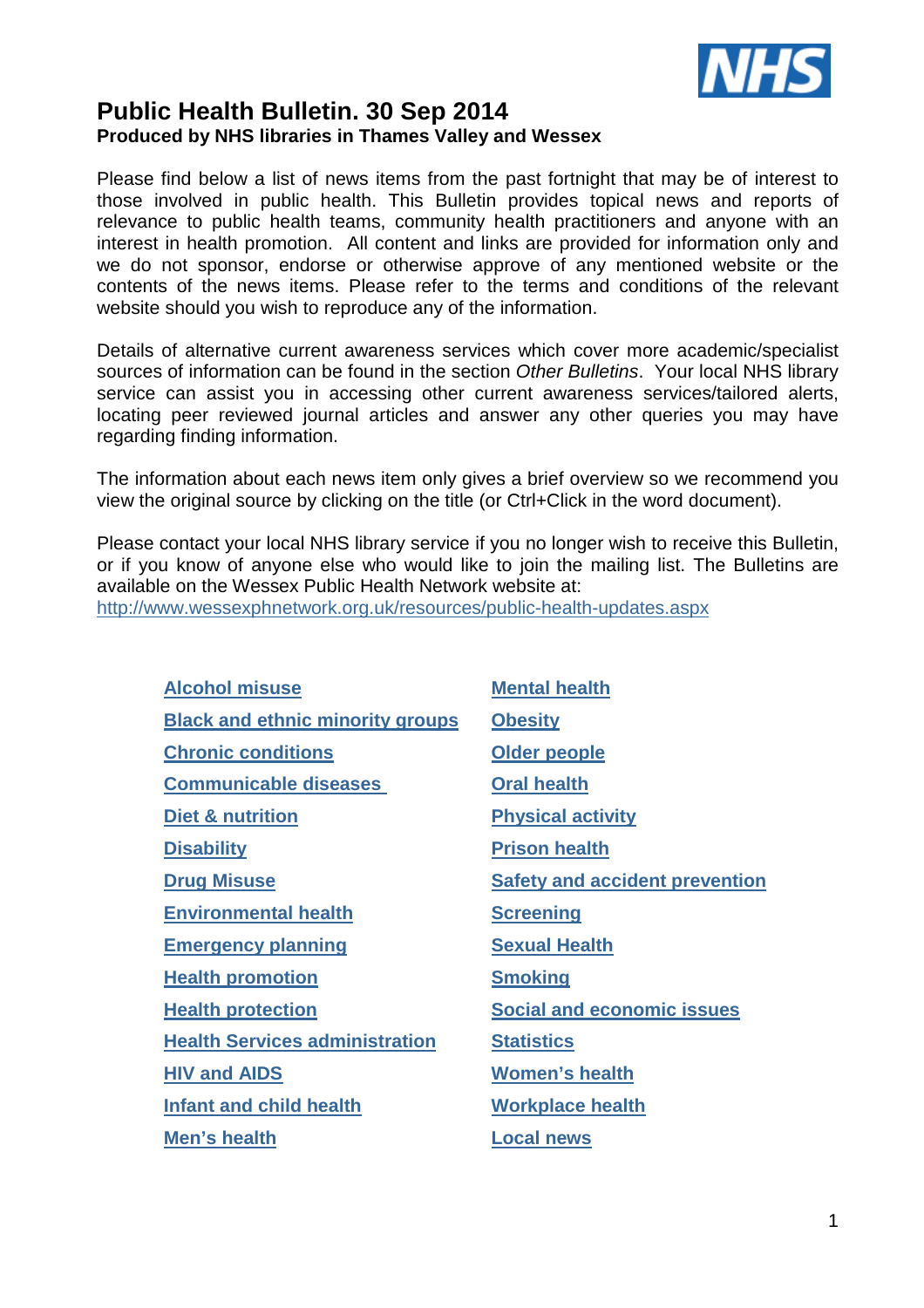# **Alcohol misuse**

**The average person in Britain spends £50,000 on alcohol in their lifetime.**

30 September 2014 Source: UK Health Forum www.ukhealthforum.org.uk

With Go Sober for October just around the corner, Macmillan Cancer Support has released survey that has found the average person in Britain spends almost £50,000 on alcohol in their lifetime.

### **Alcohol is no excuse for abuse**

19 September 2014 Source: UK Health Forum www.ukhealthforum.org.uk

Raising the price of alcohol and improved training for law enforcement agencies will help tackle alcohol-related violence and domestic abuse, claims a report published by the Institute of Alcohol Studies (IAS).

**Prenatal exposure to binge drinking could lead to mental health problems**

17 September 2014 Source: UK Health Forum www.ukhealthforum.org.uk

Research, published in the European Child and Adolescent Psychiatry, investigated whether episodic binge pattern of alcohol consumption during pregnancy is associated with child mental health. It found that children of mothers who had drunk as little as four units of alcohol in a day were at greater risk of hyperactivity and inattention.

# **Chronic conditions**

**Heart disease warning factors 'missed by many adults'** Source: www.bbc.co.uk 29 September 2014

Many adults in the UK are unaware of the risk factors for heart disease, according to a new poll.

29 September 2014

**Prime Minister backs the fight** Source: British Heart Foundation www.bhf.org.uk

Prime Minister David Cameron has pledged his support to the fight against heart disease on World Heart Day (29 September).

**Benefits of statins 'outweigh diabetes risk'** Source: NHS Choices www.nhs.uk

24 September 2014

"Statins increase risk of diabetes, but benefits are still worth it, say experts," The Guardian reports.

**Statins link to diabetes <b>Source:** British Heart Foundation www.bhf.org.uk

23 September 2014

Scientists at University College London (UCL) and the University of Glasgow have discovered that taking statins is associated with a weight gain of around 240g (or half a pound).

Late cancer diagnosis 'costing lives and money' Source: NHS Choices www.nhs.uk

22 September 2014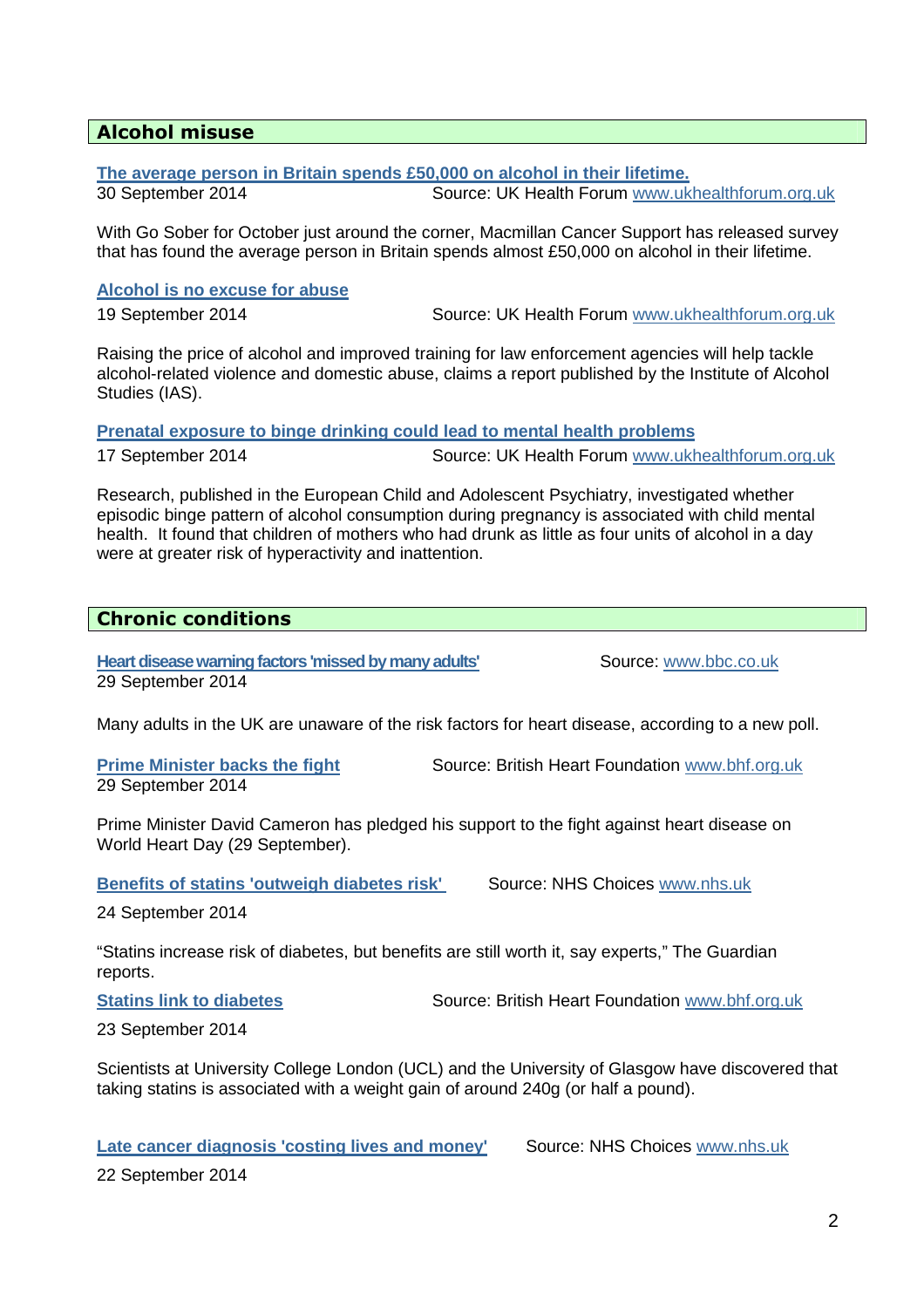"Almost half of cancer patients diagnosed too late," says The Guardian, citing a new report that explored both the financial and health impact of late cancer diagnosis.

**Green light for new skin cancer drug and the Source: www.bbc.co.uk** 

18 September 2014

A new drug to treat skin cancer should be made available on the NHS, a health body has recommended.

# **Communicable diseases**

W Africa Ebola deaths 'pass 3,000' Source: www.bbc.co.uk 26 September 2014

The death toll from the Ebola outbreak in West Africa has passed 3,000, the World Health Organization (WHO) says.

**Ebola trial volunteer immunised Source: www.bbc.co.uk** 17 September 2014

A trial of an experimental vaccine against the Ebola virus has begun in Oxford.

**Five bugs that lurk in changing rooms Source: www.bbc.co.uk** 17 September 2014

After health experts issue a warning about the infection risk of sharing rugby baths, we look at five health risks from over-sharing in the changing room and bathroom.

# **Diet & nutrition**

**Meals are being replaced by snacking** Source: UK Health Forum www.ukhealthforum.org.uk 30 September 2014

A survey conducted by Nielsen has found that globally people are snacking more and even substituting snacks for meals.

**The weight of a person next to us can affect our eating habits**  25 September 2014 Source: UK Health Forum www.ukhealthforum.org.uk

Researchers from Cornell University have been investigating how the weight of people around us can affect our eating habits.

**Mental health can be improved by eating your 5 a day** 25 September 2014 Source: UK Health Forum www.ukhealthforum.org.uk

Aside from protecting the body, eating fruit and veg could have an equally positive effect on a person's mental health.

**Western diets could be a cause of Asian Americans higher risk of type-2 diabetes**  23 September 2014 Source: UK Health Forum www.ukhealthforum.org.uk

Researchers from the Joslin Diabetes Centre in Boston have been investigating possible reasons why Asian Americans have a higher risk of developing type-2 diabetes than Caucasian Americans.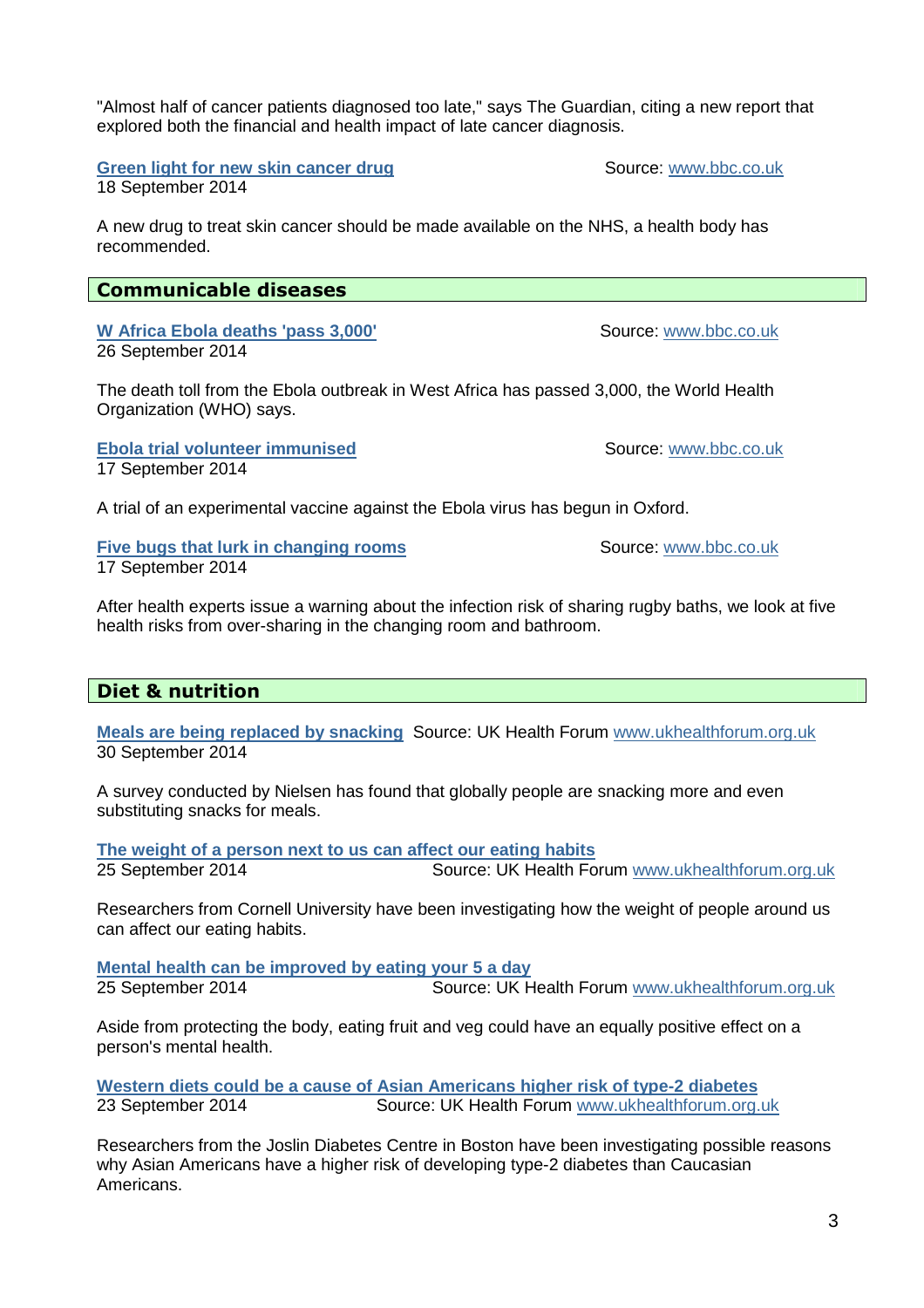# **The fats that should be part of a healthy diet**<br>22 September 2014 **Sould Bould Sould Bould Sould Bould Sould Bould Sould Bould Sould Bould Sould Sould Sould Sou**

**Source: UK Health Forum www.ukhealthforum.org.uk** 

A report produced by the Institute of Food Technologists has stated that in the current climate where people are being warned about the unhealthy aspects of fat it is important to stress that certain fats are healthy and an important part of a balanced diet. The list of nine fats includes omega-3 fatty acids, pinolenic acid and hemp oil.

#### **Health promotion**

**Consultation: Maintaining a healthy weight and preventing excess weight gain among children and adults** 23 September 2014 Source: UK Health Forum www.ukhealthforum.org.uk

NICE is developing a public health guideline on 'Maintaining a healthy weight and preventing excess weight gain among children and adults'.

**Launch of We Love Eating campaign!**

22 September 2014 Source: UK Health Forum www.ukhealthforum.org.uk The EU has launched a new campaign and website to encourage healthy eating across the EU.

**Know Your Numbers Week begins!** 

15 September 2014 Source: UK Health Forum www.ukhealthforum.org.uk

Know your Numbers! Week involves hundreds of nationwide organisations signing up to provide free blood pressure tests and information at venues to be called 'Pressure Stations'.

# **Health protection**

**15% of GP antibiotic courses 'fail'** Source: www.bbc.co.uk 26 September 2014

Nearly one in seven antibiotic treatments given out by GPs for common infections over the last two decades in the UK have failed, researchers say.

# **Health services administration**

Adopted family can check medical past Source: www.bbc.co.uk 25 September 2014

The relatives of adopted people will have more rights to find out about their birth family - so they can find out information such as inherited medical conditions.

**What does Adult Social Care look like across CQC's new ratings?**  25 September 2014 **Source: CQC WWW.cqc.org.uk** 

The Care Quality Commission (CQC) has set out what Outstanding, Good, Requires Improvement and Inadequate Adult Social Care would look like across each of the key areas it will routinely inspect services against.

**Labour would use tobacco tax to boost funding for NHS**  24 September 2014 Source: UK Health Forum www.ukhealthforum.org.uk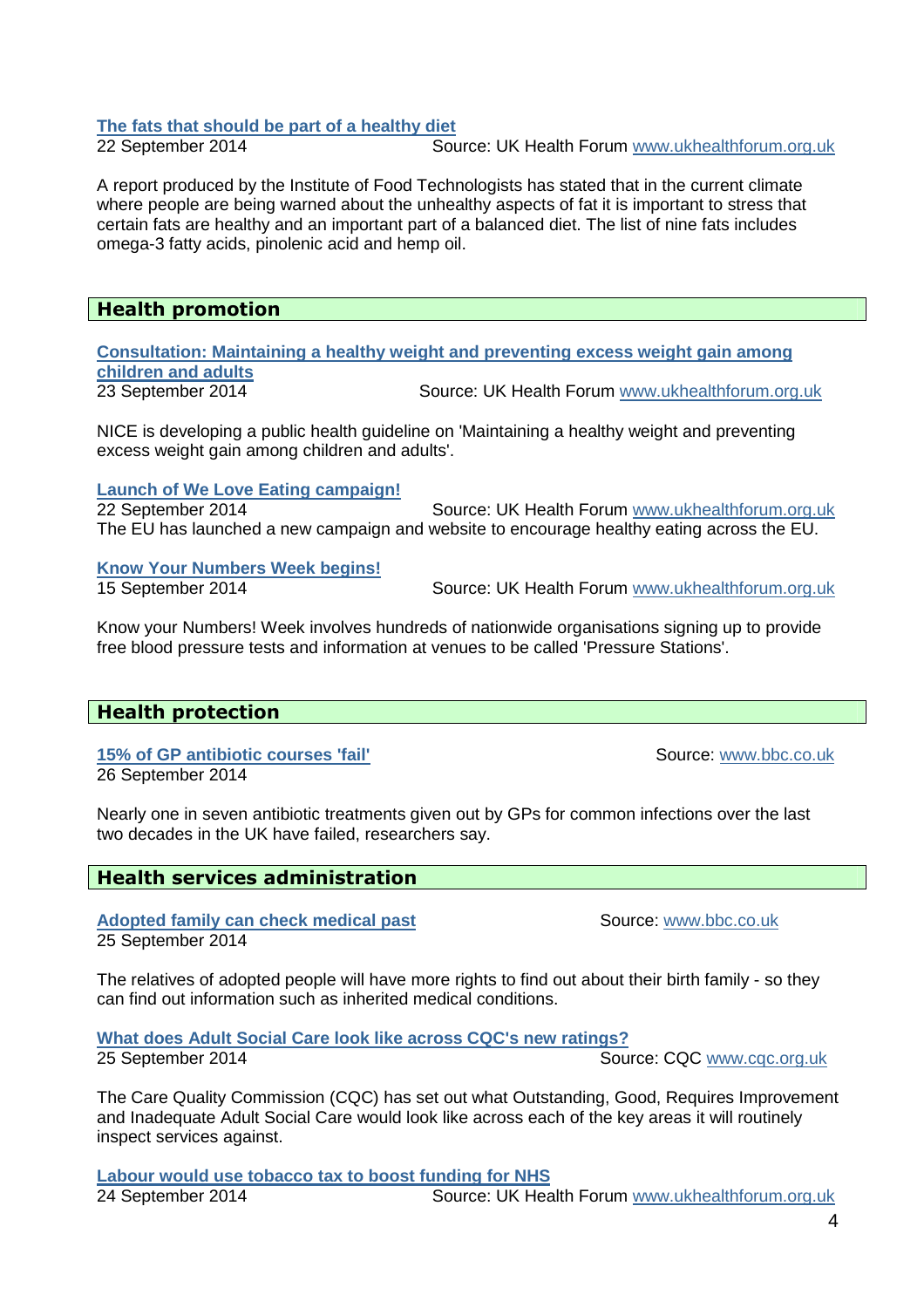The Labour leader Ed Miliband laid out plans to use tax on British cigarette companies to help fund the NHS

**Elderly patients to trial online hospital appointments Source:** www.bbc.co.uk 23 September 2014

Elderly patients in rural north Wales could be offered online consultations with hospital doctors saving them from having to travel long distances.

**NHS whistleblowing 'problems persist'** Source: www.bbc.co.uk 22 September 2014

Whistleblowers still face real problems in speaking out in the health service - despite the push to create a more open culture, campaigners say.

**Health services finances 'worsening'** Source: www.bbc.co.uk 19 September 2014

The NHS in England has run up a deficit of nearly £500m in the first few months of the financial year, official figures show.

# **Infant & child health**

**Scans 'could halve stillbirth rate'** Source: www.bbc.co.uk 30 September 2014

More than half of stillbirths in the UK could be prevented if the NHS implemented additional scans, a leading obstetrician has told Panorama. **Children hit by tooth decay at three Source: www.bbc.co.uk Children hit by tooth decay at three** 

30 September 2014

More than one in 10 three-year-olds have tooth decay, the first survey of the age group shows.

**Antibiotics 'linked to childhood obesity' Source:** www.bbc.co.uk 30 September 2014

 Young children who are given repeated courses of antibiotics are at greater risk than those who use fewer drugs of becoming obese, US researchers say.

**Children 'being failed in early years'** Source: www.bbc.co.uk 23 September 2014

The future prospects of children in England are being hampered because society fails them in the early years, a leading health expert says.

**Call to offer HPV vaccine to boys** Source: www.bbc.co.uk 22 September 2014

Scientific experts are meeting on Monday to discuss whether boys as well as girls should be offered the HPV jab.

**Pregnancy hormone link to poor maths Source:** www.bbc.co.uk 19 September 2014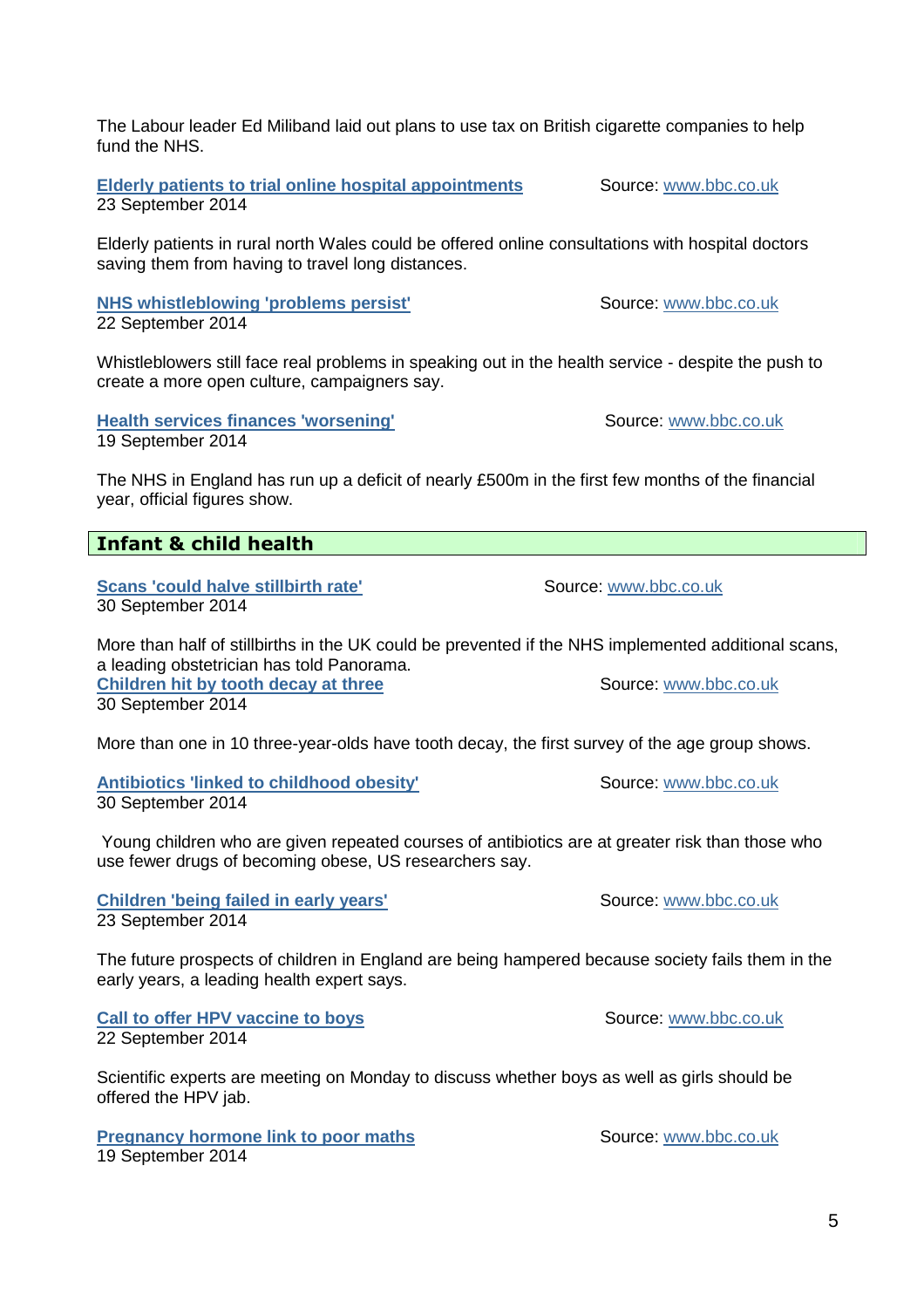Research suggests children born to mothers who have low thyroid hormone levels during pregnancy do worse at maths.

**Cosmetics blamed for raised child asthma risk Source: NHS Choices www.nhs.uk** 

17 September 2014

"Chemicals in make-up and perfumes fuelling rise in children with asthma," reports the Mail Online.

**Core competences for children and young people aged 5 to 16 years: A framework of skills and knowledge around food, diet and physical activity** 17 September 2014 Source: UK Health Forum www.ukhealthforum.org.uk

In 2007, the Food Standards Agency (FSA) launched Core Food Competences for children aged 5-16 years…The updated framework, which includes changes in light of a consultation in January 2014, now covers physical activity and has an enhanced consumer awareness section.

**Brain scans offer fresh insights into ADHD Source: NHS Choices www.nhs.uk** 16 September 2014

"Doctors could soon diagnose ADHD in children with a brain scan," is the over-exuberant headline from the Mail Online.

# **Mental health**

**Talk therapy 'best for social phobia'** Source: www.bbc.co.uk 26 September 2014

Talking therapy is more effective than pills in treating social anxiety disorder, a study has found.

**Nature walks can help improve mental health** 24 September 2014 Source: UK Health Forum www.ukhealthforum.org.uk

Researchers from Michigan, Edge Hill and De Montfort University have conducted a large scale study which suggests group nature walks could benefit a person's mental health.

**Self-management and peer-support intervention in Wales wins best practice award**  19 September 2014 Source: Mental Health Foundation http://www.mentalhealth.org.uk

Our ground-breaking self-management project - the first initiative of its kind and on a scale not seen within the UK - has been won a Good Practice Award from Public Health Wales.

**World Alzheimer Report 2014: Dementia and risk reduction** 17 September 2014 Source: UK Health Forum www.ukhealthforum.org.uk

The World Alzheimer Report 2014, Dementia and Risk Reduction: An analysis of protective and modifiable factors critically examines the evidence for the existence of modifiable risk factors for dementia.

**The provision of talking therapies is a post code lottery**  17 September 2014 Source: Mental Health Foundation http://www.mentalhealth.org.uk

Today's release of the national statistics from the Health and Social Care Information Centre (HSCIC) reinforces the We Need To Talk coalition's message that provision of talking therapies is a post code lottery with a huge disparity of access across the country.

**Is it time for a mental health waiting target?**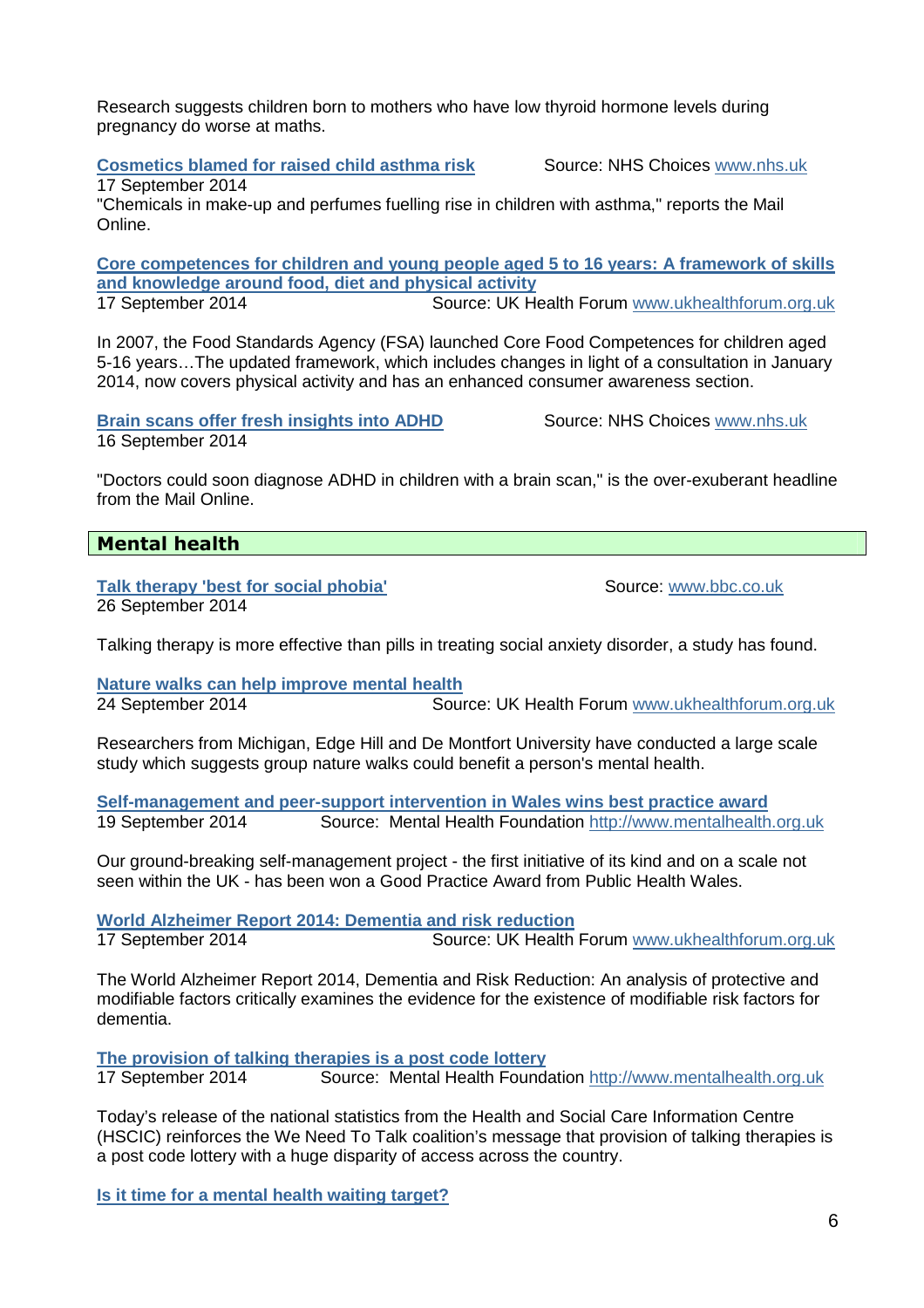Waiting time targets have become synonymous with the NHS in England. They apply to everything from A&E units and ambulance calls outs to routine surgery and cancer treatment. The exception is mental health.

#### **Obesity**

**Being obese when entering the job market can hinder earning potential** 29 September 2014 Source: UK Health Forum www.ukhealthforum.org.uk

Researchers from several Swedish universities have found that young men entering the job market who are obese can expect 18 per cent lower wages than normal weighted men of similar age.

#### **Watch less TV to prevent obesity, says NICE**

23 September 2014 Source: NHS Choices www.nhs.uk

"Take TV-free days to combat obesity, health experts urge," The Guardian reports. This is one of a range of new recommendations from National Institute of Health and Care Excellence (NICE) draft guidelines that are designed to help adults and children maintain a healthy weight.

**Obesity Society produce position statement**

22 September 2014 Source: UK Health Forum www.ukhealthforum.org.uk

On the heels of new research showing that 16 major food and beverage companies have collectively cut 6.4 trillion calories from U.S. food products, The Obesity Society (TOS) issues an official position statement

**Tax breaks for employers who try to tackle obesity** 22 September 2014 Source: UK Health Forum www.ukhealthforum.org.uk

At the Public Health Conference at Warwick University the head of NHS England, Simon Stevens, suggested a possible tax break for employers who help employees lose weight through the set up of weight loss clubs and lunch time running groups.

**Obesity the new smoking - NHS boss Source: WWW.bbc.co.uk** 18 September 2014

Obesity is the new smoking in terms of the impact on health and the cost to the NHS, the head of the NHS in England says.

**US waists 'grow an inch in a decade'** Network and Source: www.bbc.co.uk 17 September 2014

Girths are continuing to expand in the US, despite obesity appearing to be reaching a plateau, data suggests.

#### **Older people**

**New study calls for better awareness of drug problems in older people** 22 September 2014 **Source: WWW.biglotteryfund.org.uk** Source: www.biglotteryfund.org.uk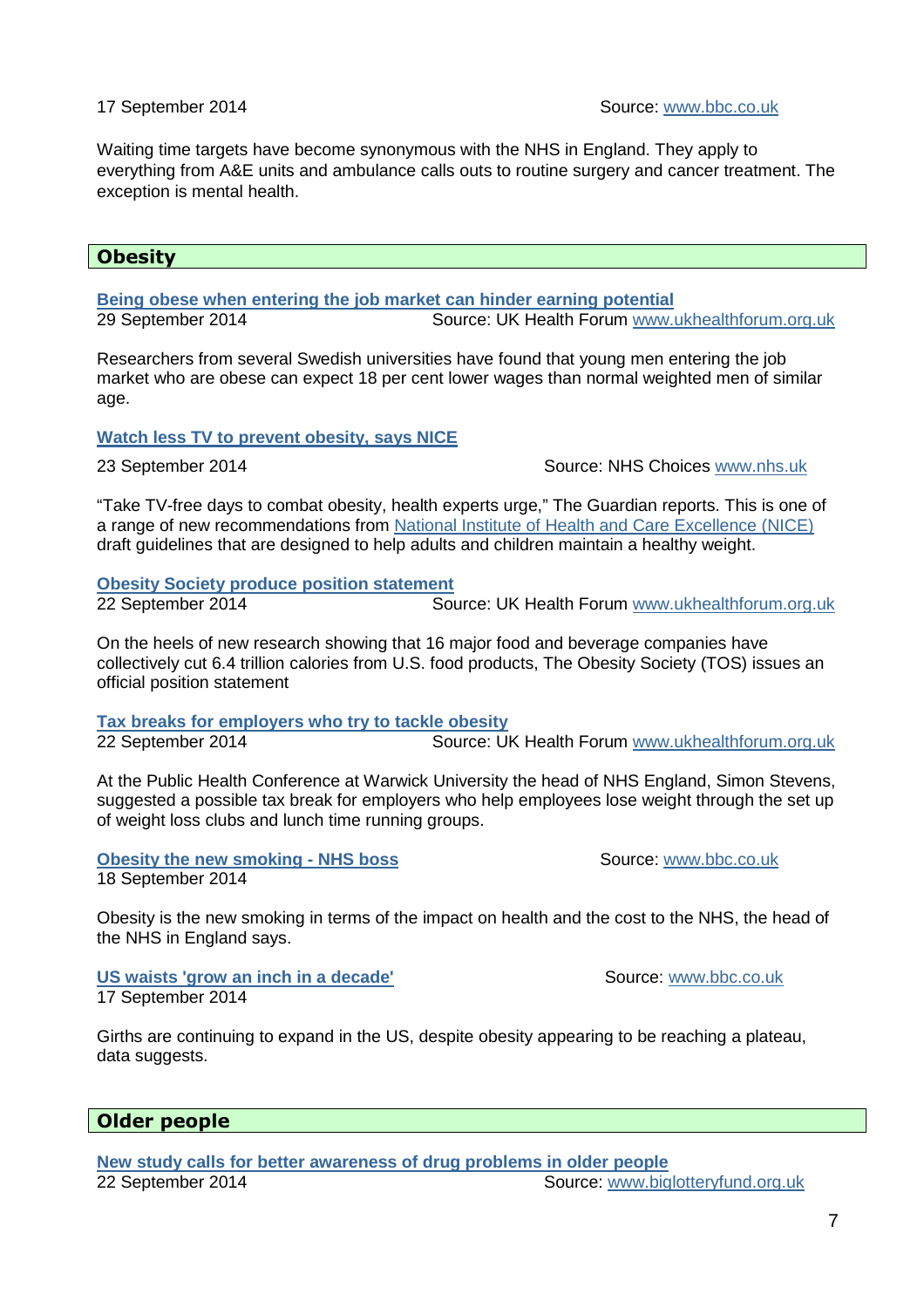The issue of drug misuse in older people is being systematically ignored according to a report published by the Big Lottery Fund today. The scoping study indicates that while the number of older people with drug problems in the UK is on the rise they fail to get the same attention as young people.

#### **Physical activity**

**Expert says walking is the 'superfood' of the fitness world**  30 September 2014 Source: UK Health Forum www.ukhealthforum.org.uk

Katy Bowman, a scientist and author of the book "Move Your DNA: Restore Your Health Through Natural Movement" has said walking is the 'superfood' of the fitness world.

**Exercise hard, drink hard: Alcohol consumption increases after harder workout session**

25 September 2014 Source: UK Health Forum www.ukhealthforum.org.uk

Researchers at Northwestern University have found that on days when people exercise more they also drink more alcohol.

**Public health authorities are missing key points of physical activity for children**  22 September 2014 Source: UK Health Forum www.ukhealthforum.org.uk

At the University of Montreal researchers have found that, for children, active play has no end goal but is an end in itself.

#### **Safety & accident prevention**

 **RoSPA welcomes fall in road deaths and injuries** Source: ROSPA http://www.rospa.com 25 September 2014

Figures revealing that the number of people killed and injured on the road has fallen to the lowest number since records began have been welcomed by the Royal Society for the Prevention of Accidents (RoSPA).

# **Smoking**

**France to implement toughest anti-tobacco laws in the world**  29 September 2014 Source: UK Health Forum www.ukhealthforum.org.uk

French health minister Marisol Touraine has stated that new rules and laws will help prevent the 200 deaths that occur each day as a result of smoking.

**Smokefree playgrounds scheme piloted by Islington Council**  22 September 2014 Source: UK Health Forum www.ukhealthforum.org.uk

In order to protect children from the harmful effects of second-hand smoke a pilot scheme has begun in several Islington Council playgrounds.

**Big tobacco moving into e-cigarettes in the US**  22 September 2014 Source: UK Health Forum www.ukhealthforum.org.uk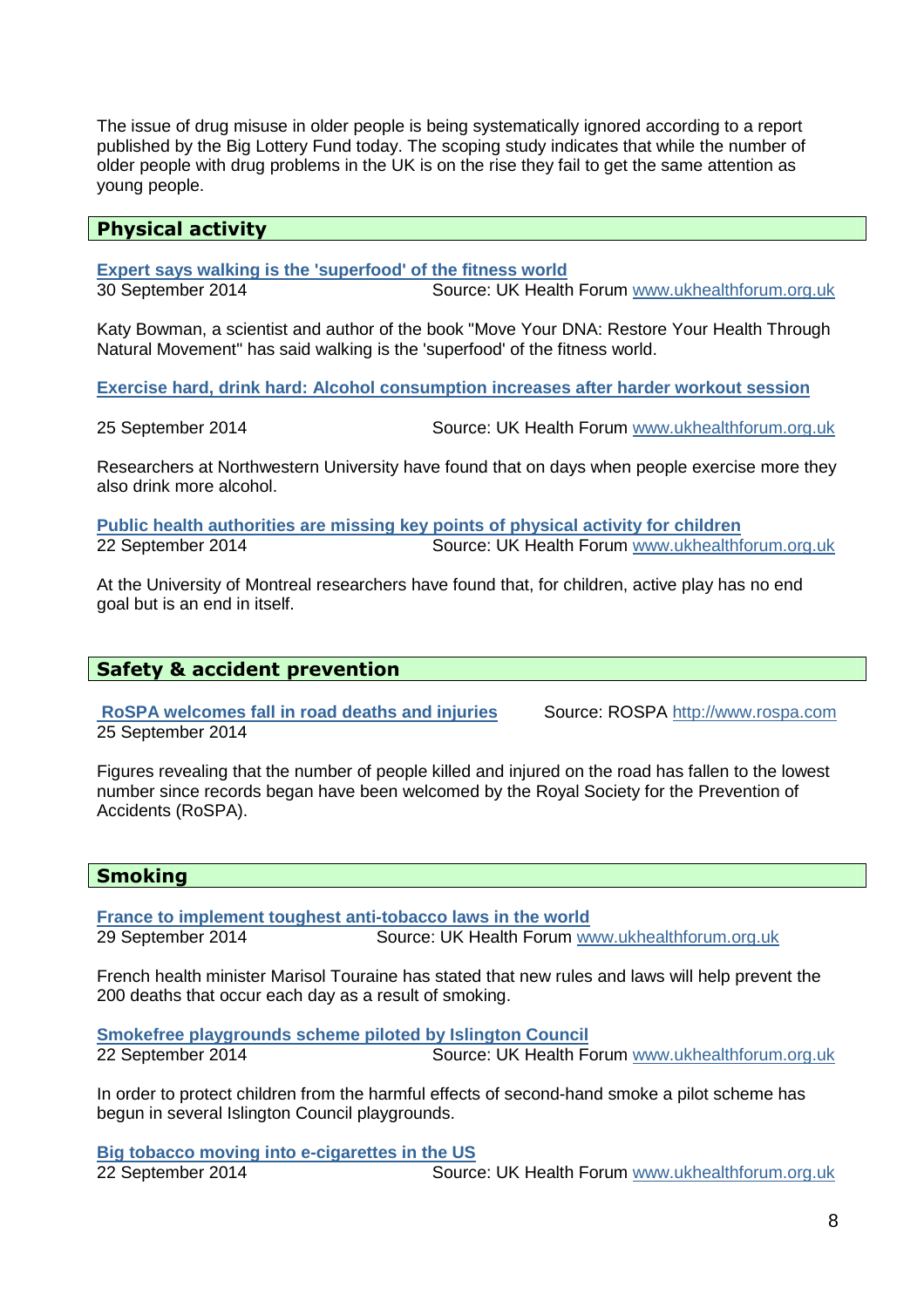France 24 reports on the movement of big tobacco companies into the world of e-cigarettes. Using their money and experience they can out-manoeuvre smaller competitors by producing flashy advertisement not seen on television since the ban of cigarette advertisement.

# **Social & economic issues**

**Too poor to wash - the reality of living in fuel poverty**  Source: UK Health Forum www.ukhealthforum.org.uk

In a press release the charity Christians Against Poverty discuss the findings from a recent survey of its clients about their experience of fuel poverty before they got assistance from the charity group.

**Marmot Indicators 2014** 

23 September 2014 Source: UK Health Forum www.ukhealthforum.org.uk

Fair Society, Healthy Lives: The Marmot Review report was published in February 2010. … Launched in September 2014 by the Institute of Health Equity, the Marmot Indicators 2014 were developed in collaboration with Public Health England. They are a new set of indicators of the social determinants of health, health outcomes and social inequality, that broadly correspond to the policy recommendations proposed in Fair Society, Healthy Lives.

**Government needs to do more to ensure children don't grow up in a cold home**<br>22 September 2014 **Source: UK Health Forum** www.ukhealthforum.o Source: UK Health Forum www.ukhealthforum.org.uk

Matthew Reed, the chief executive from The Children's Society, writes in the Guardian about the rise in children living in fuel poverty and how the government must do more to help.

**Due North: The report of the Inquiry on Health Equity for the North**  22 September 2014 Source: UK Health Forum www.ukhealthforum.org.uk

The aim of this inquiry is to develop recommendations for policies that can address the social inequalities in health within the North and between the North and the rest of England.

**Reducing the number of young people not in employment, education or training (NEET)** 17 September 2014 Source: UK Health Forum www.ukhealthforum.org.uk

This pair of documents, commissioned by Public Health England, and written by the UCL Institute of Health Equity, examine how to help young people into employment, education or training. They describe the relationship between being NEET and health; inequalities in prevalence of being NEET; and the scale of the problem. The papers show that being NEET, particularly for prolonged periods, is associated with negative effects on health and a range of other outcomes.

**Local Action on Health Inequalities** 

16 September 2014 Source: UK Health Forum www.ukhealthforum.org.uk

Local public health teams have indicated they would value evidence to support implementation of practical action on health inequalities.

# **Statistics**

**National Well-being Measures, September 2014**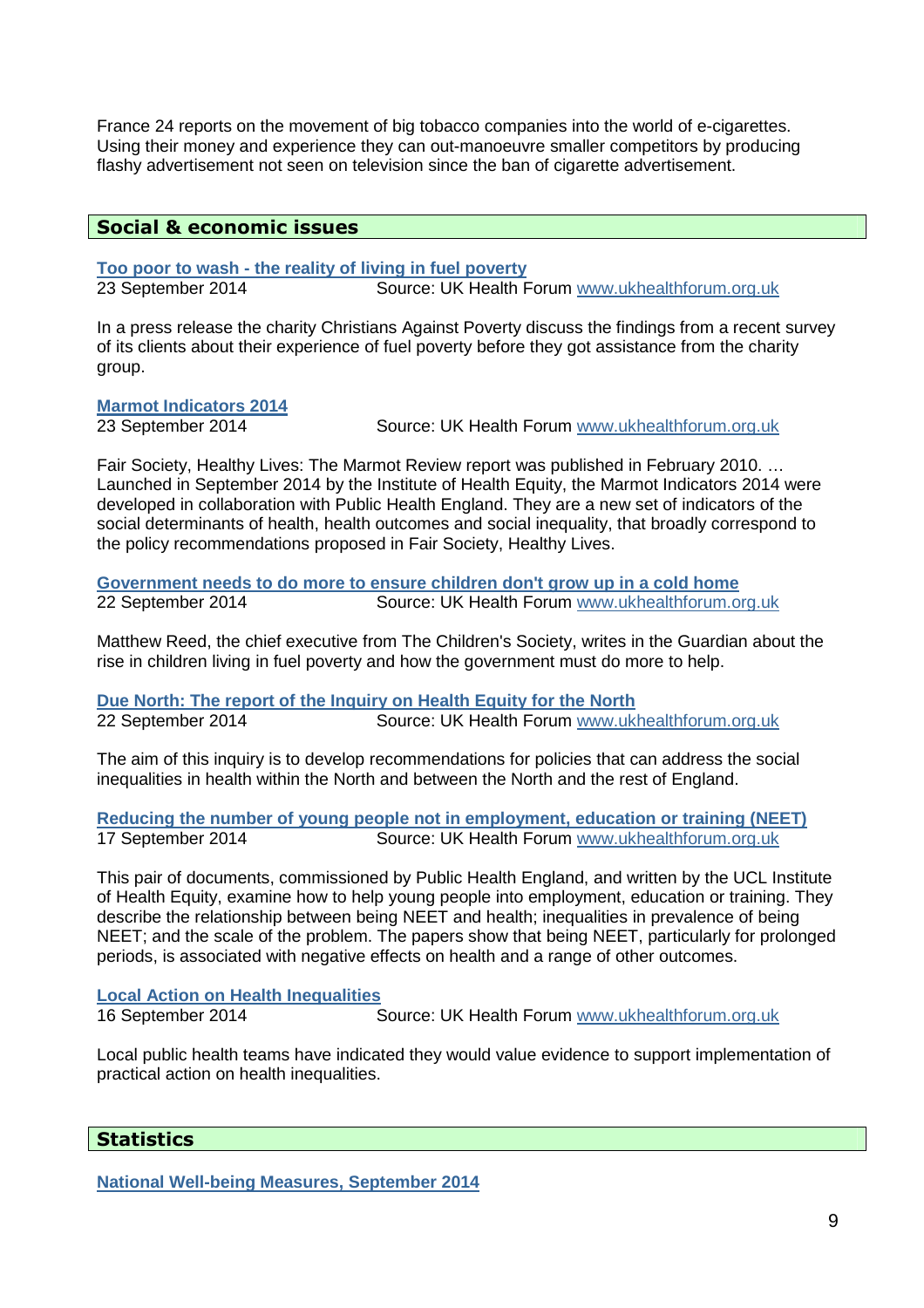22 September 2014 Source: UK Health Forum www.ukhealthforum.org.uk

Updated national well-being measures data are published in Spring and Autumn each year. This article provides the Autumn 2014 update. The ONS Measuring National Well-being programme aims to produce accepted and trusted measures of the well-being of the nation - how the UK as a whole is doing.

### **Women's health**

**Breast density could indicate risk of developing breast cancer**  29 September 2014 Source: UK Health Forum www.ukhealthforum.org.uk

Breast cancer charity The Breast Cancer Campaign (BCC) has raised concerns that over 700,000 women in the UK could be living with a "hidden risk" of developing breast cancer.

**Skirt size 'can flag up cancer risk'** Source: www.bbc.co.uk

25 September 2014

Going up several skirt sizes in midlife could be a warning sign of increased cancer risk, research suggests.

**Mums 'feel shame' about how they feed their babies** Source: NHS Choices www.nhs.uk 19 September 2014

"Mothers are made to feel 'marginalised and ashamed' when they breastfeed in public, according to an international study," the Mail Online reports. But the same study found mothers who bottlefeed also feel subject to criticism.

**'Angelina Jolie effect' doubled breast gene tests Source: NHS Choices www.nhs.uk** 19 September 2014

 "Referrals to breast cancer clinics more than doubled in the UK after Angelina Jolie announced she had had a double mastectomy," BBC News reports. NHS services saw a sharp rise in referrals from women worried about their family history of breast cancer.

**HPV urine test could screen for cervical cancer Source: NHS Choices www.nhs.uk** 17 September 2014

"A simple urine test which can detect the human papilloma virus (HPV) could offer women a much less invasive alternative to [current] cervical cancer screening," The Independent reports.

#### **Workplace health**

**Working long hours linked to increased risk of diabetes** 

25 September 2014 Source: British Heart Foundation www.bhf.org.uk

In a study part-funded by the British Heart Foundation, scientists at University College London (UCL) have found that those working more than 55 hours per week doing a manual or low socioeconomic status job have around a 30 per cent greater risk of developing type 2 diabetes than co-workers who work a shorter week.

 **National clampdown targets construction industry's poor health record** 22 September 2014 Source: HSE www.hse.gov.uk